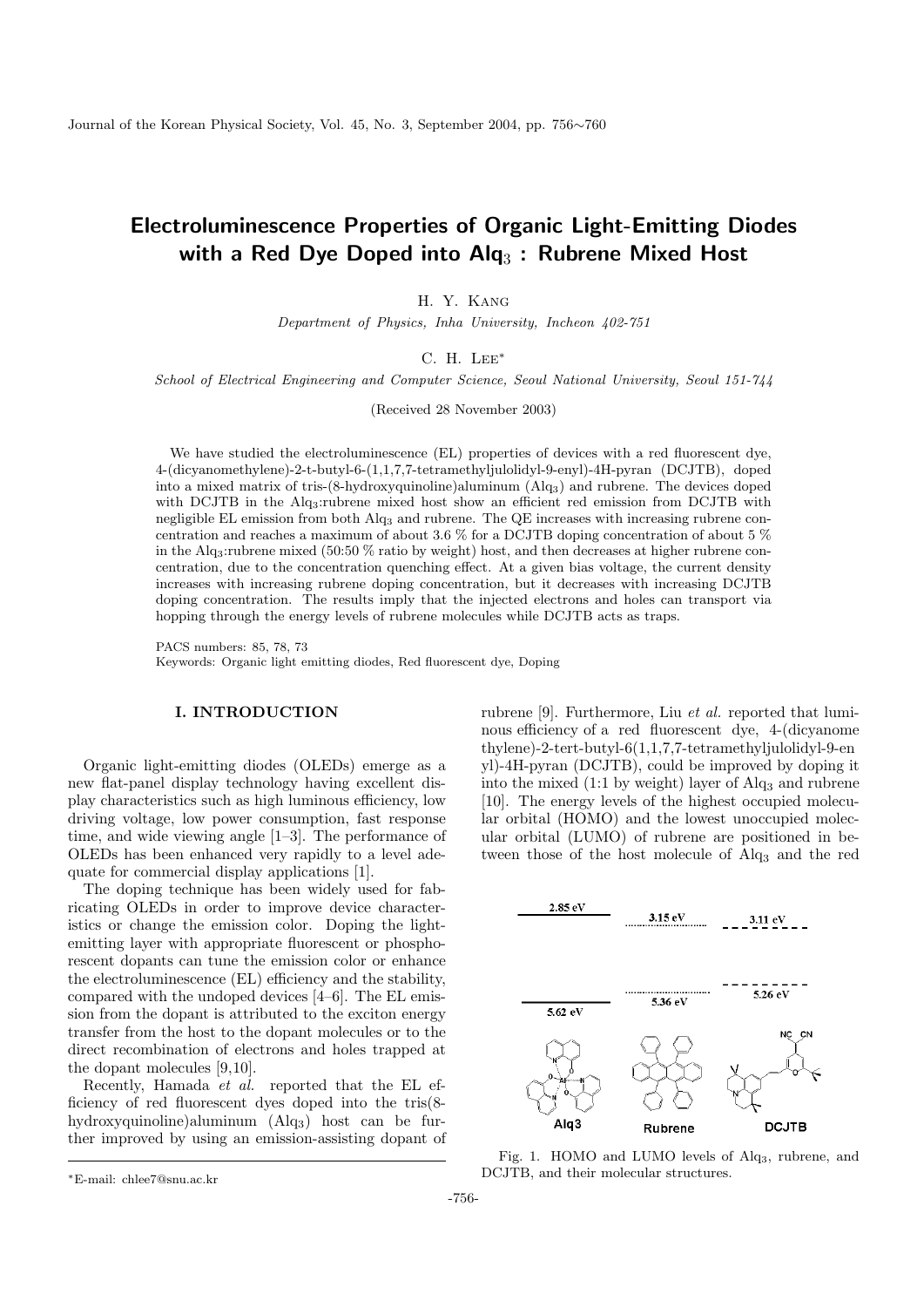dopants [9,11]. Figure 1 shows the HOMO and LUMO levels of Alq3, rubrene, and DCJTB and their molecular structures. The enhanced red emission from the dopant molecules is explained by an efficient energy transfer of the exciton formed in the  $\text{Alg}_3$  host through the intermediary of rubrene to the dopant molecules [9,12]. Recently, we reported that the direct formation of excitons occurs on rubrene and the subsequent energy transfer to DCJTB dominates in a device with a host of 1:1 mixture of Alq<sup>3</sup> and rubrene, compared with the host of Alq<sup>3</sup> only [13].

In this paper, we have extended our study in order to fully understand the effect of rubrene molecules on the exciton energy transfer and the charge-trapping processes for the devices with the emitting layer of DCJTB doped into the Alq3:rubrene mixture of various concentration ratios. The undoped  $\text{Alg}_3$  is used as an electron-transporting layer, and 4,4'-bis[N-(1-naphthyl)- N-phenyl-amino]-biphenyl  $(\alpha$ -NPD) is used as a holetransporting layer.

## II. EXPERIMENTS

The devices were fabricated on precleaned ITO glass substrates (sheet resistance of about 10  $\Omega/\square$ ). To enhance the device performance, 3,4-polyethylenedioxythio phene:polystyrenesulfonate (PEDOT-PSS, Baytron P4083) was deposited by spin coating from solution at 4000 rpm for 30 s, followed by drying at 100  $\degree$ C for 1 hour in vacuum. Organic layers were deposited on top of the PEDOT:PSS layer by successive vacuum deposition of  $\alpha$ -NPD (500 Å), the emitting layer (300 Å), Alq<sub>3</sub> (400 Å), LiF (5 Å), and Al electrode, without breaking vacuum. The emitting layer was deposited by simultaneously evaporating DCJTB, Alq<sub>3</sub>, and rubrene with appropriate evaporation rates for controlling the doping concentrations of DCJTB and rubrene. The overlap area of the Al and ITO electrodes is about 2.5  $mm<sup>2</sup>$ .

The device performance was studied by measuring the current-voltage-luminance (I-V-L) characteristics and the EL spectra at room temperature. The I-V-L characteristics were measured with a Keithley 236 sourcemeasure unit and a Keithley 2000 multimeter equipped with a PMT through an ARC 275 monochromator. The external quantum efficiency (QE) of the EL, defined as the ratio of the emitted photons to the injected electric charges, was calculated from the EL intensity measured by the calibrated Si photodiode placed at the normal angle to the device surface, while assuming that the device is a Lambertian source.

### III. RESULTS AND DISCUSSION

Figure 2 shows the EL spectra for the devices with various concentrations of DCJTB doped into the



Fig. 2. EL spectra for devices with various concentrations of DCJTB doped into the Alq3:rubrene mixed (50:50 % ratio by weight) host at room temperature, under a current density of  $20 \text{ mA/cm}^2$ .

Alq3:rubrene mixed (50:50 % ratio by weight) host at room temperature under a current density of 20  $mA/cm<sup>2</sup>$ . The device structure is  $ITO/\alpha$ -NPD/DCJTB  $(x \%)$ :(Alq<sub>3</sub>:rubrene)/Alq<sub>3</sub>/LiF/Al. The device with a DCJTB doping concentration of 0 % corresponds to the emitting layer with the 50:50  $\%$  mixture of Alq<sub>3</sub> and rubrene. It emits a yellow color with the peak at 564 nm, corresponding to the photoluminescence (PL) peak of rubrene. The EL emission from  $\text{Al}q_3$  is negligible. Since the HOMO and LUMO levels of rubrene lie inside the energy gap of Alq3, as shown in Figure 1, and the concentration of rubrene is similar to that of Alq3, the majority of the injected electrons and holes recombine at rubrene molecules, although there is some contribution from the energy transfer from Alq<sub>3</sub> to rubrene. As the DCJTB concentration increases, the yellow EL emission from rubrene diminishes and the red emission from DCJTB increases. The devices with the DCJTB concentration higher than 0.5 % show a very strong red emission and a negligible EL emission from rubrene. Thus, the exciton energy transfer from rubrene to DCJTB appears to be very efficient. The energy transfer between the host and fluorescent dopant is usually explained by the Förster energy-transfer process in which the nonradiative energy transfer from an excited (donor) to an unexcited (acceptor) molecule results from the dipoledipole interaction between donor and acceptor molecules [14]. The Förster mechanism of energy transfer depends on the spectral overlap between donor fluorescence and acceptor absorption [14]. Therefore, the energy transfer from rubrene and DCJTB is very efficient, since there is a large spectral overlap between the PL of rubrene and the absorption of DCJTB [11,12].

The EL spectra in Figure 2 also show that the red EL emission peak shifts toward longer wavelength as the DCJTB concentration increases. The EL peak is at about 616 nm for 1-% DCJTB doping, and it reaches 634 nm for 20-% DCJTB doping. It is considered that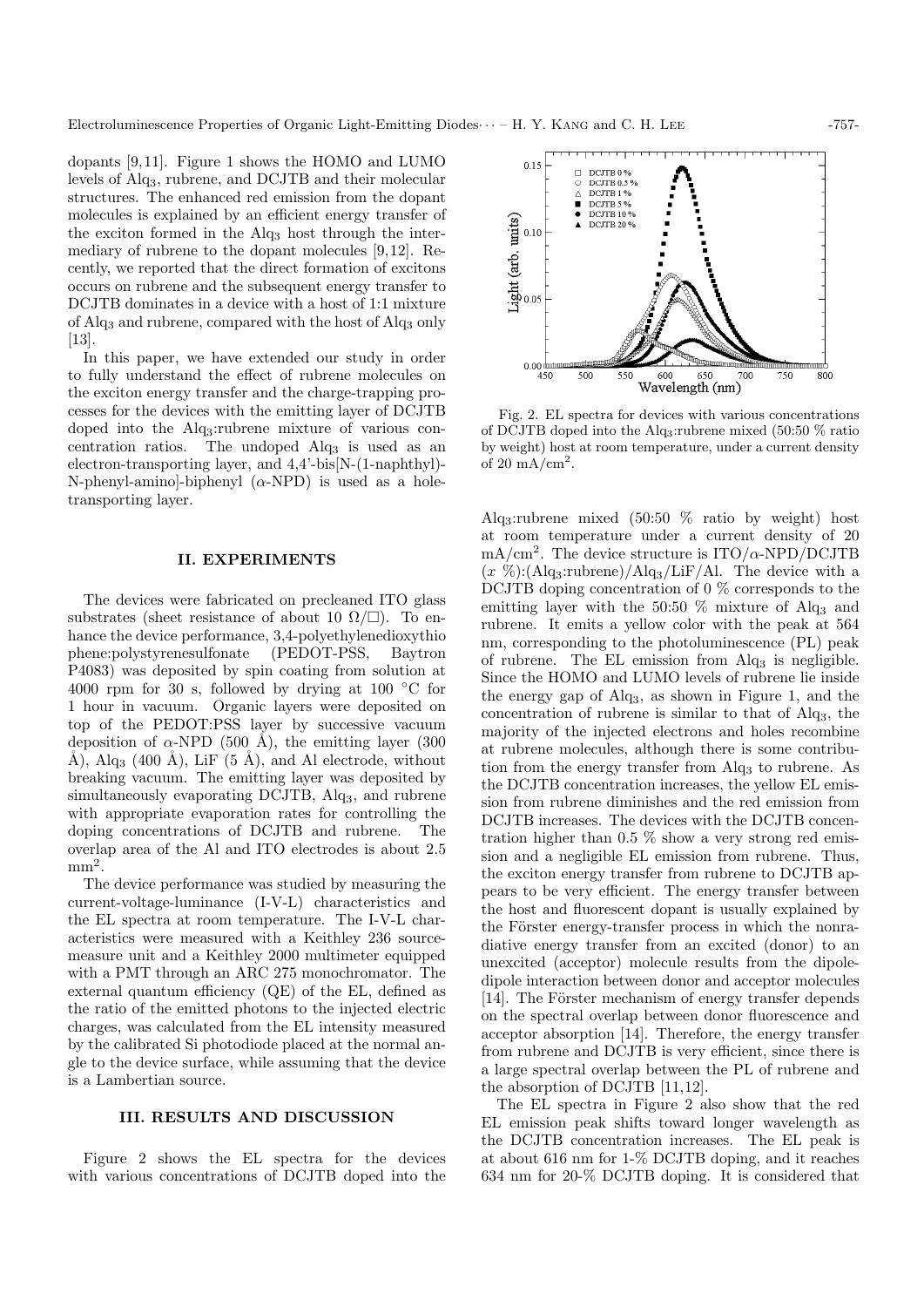

Fig. 3. Commission Internationale d'Eclairage (CIE) chromaticity coordinates for the EL spectra shown in Fig. 2. The inset shows the quantum efficiency  $(\eta)$  as a function of the DCJTB concentration in the Alq<sub>3</sub>:rubrene mixed (50:50 %) ratio by weight) host.



Fig. 4. Quantum efficiency measured at a current density of 20 mA/cm<sup>2</sup> for devices with DCJTB doping concentrations of 0.5 and 5  $\%$  as a function of rubrene concentration in Alq<sub>3</sub> host.

the red shift of the EL peak arises due to the polarization effects of dopant molecules with a dipole moment in the Alq<sup>3</sup> host [15]. As the EL peak shifts toward longer wavelength with increasing DCJTB concentration, the Commission Internationale d'Eclairage (CIE) chromaticity coordinates approach toward the pure red point, as shown in Figure 3. These CIE chromaticity coordinates correspond to the EL spectra shown in Figure 2. The CIE chromaticity coordinates are (0.665, 0.334) for the device with 20 % DCJTB. The inset of Figure 3 shows the quantum efficiency (QE) of the devices with various DCJTB concentrations. The QE  $(\eta)$  increases with the DCJTB doping concentration and reaches a maximum of about 3.6 % for a DCJTB doping concentration



Fig. 5. I-V-L characteristics for the device of  $ITO/\alpha$ -NPD /DCJTB  $(x\%)$ :(50:50 % mixture of Alq<sub>3</sub>:rubrene)/Alq<sub>3</sub>/LiF /Al with various doping concentrations of DCJTB at room temperature.

of about 5  $\%$  in the Alq<sub>3</sub>: rubrene mixed (50:50  $\%$  ratio by weight) host. It decreases at higher doping concentrations of DCJTB, due to the concentration-quenching effect, which is common for many organic dyes [16].

Figure 4 shows the QE for the devices with DCJTB doping concentrations of 0.5 and 5 % as a function of rubrene concentration in Alq<sup>3</sup> host. The QE is measured for the devices under a current density of 20 mA/cm<sup>2</sup>. For the device with the DCJTB doping concentration of 0.5 %, the QE increases with the rubrene concentration and reaches a maximum at around 10 % of rubrene, and then it decreases at higher doping concentrations of rubrene, due to the concentration-quenching effect. Compared with the device with 0.5 % DCJTB, the device with 5 % DCJTB shows lower QE at low concentration of rubrene, again due to the concentration-quenching effect, but its QE increases continuously with the rubrene concentration up to 50 %. Therefore, the QE of the device with 5-% DCJTB is higher than the device with 0.5-% DCJTB for rubrene concentration higher than about 20 %. These results are consistent with the efficient energy transfer from rubrene to DCJTB. Since the energy levels of the HOMO and the LUMO of rubrene are in between those of Alq<sup>3</sup> and DCJTB, rubrene acts as an intermediary for the energy transfer from Alq<sup>3</sup> to DCJTB, as previously reported by Hamada et al. [9]. Therefore, more excitons are formed in rubrene and then transferred to DCJTB as the rubrene concentration increases.

Figure 5 shows the effect of DCJTB doping concentration on the I-V-L characteristics at room temperature. The device structure is  $ITO/\alpha$ -NPD/DCJTB  $(x)$ %):(50:50 % mixture of Alq<sub>3</sub>:rubrene)/Alq<sub>3</sub>/LiF/Al. As the concentration of DCJTB increases, the current den-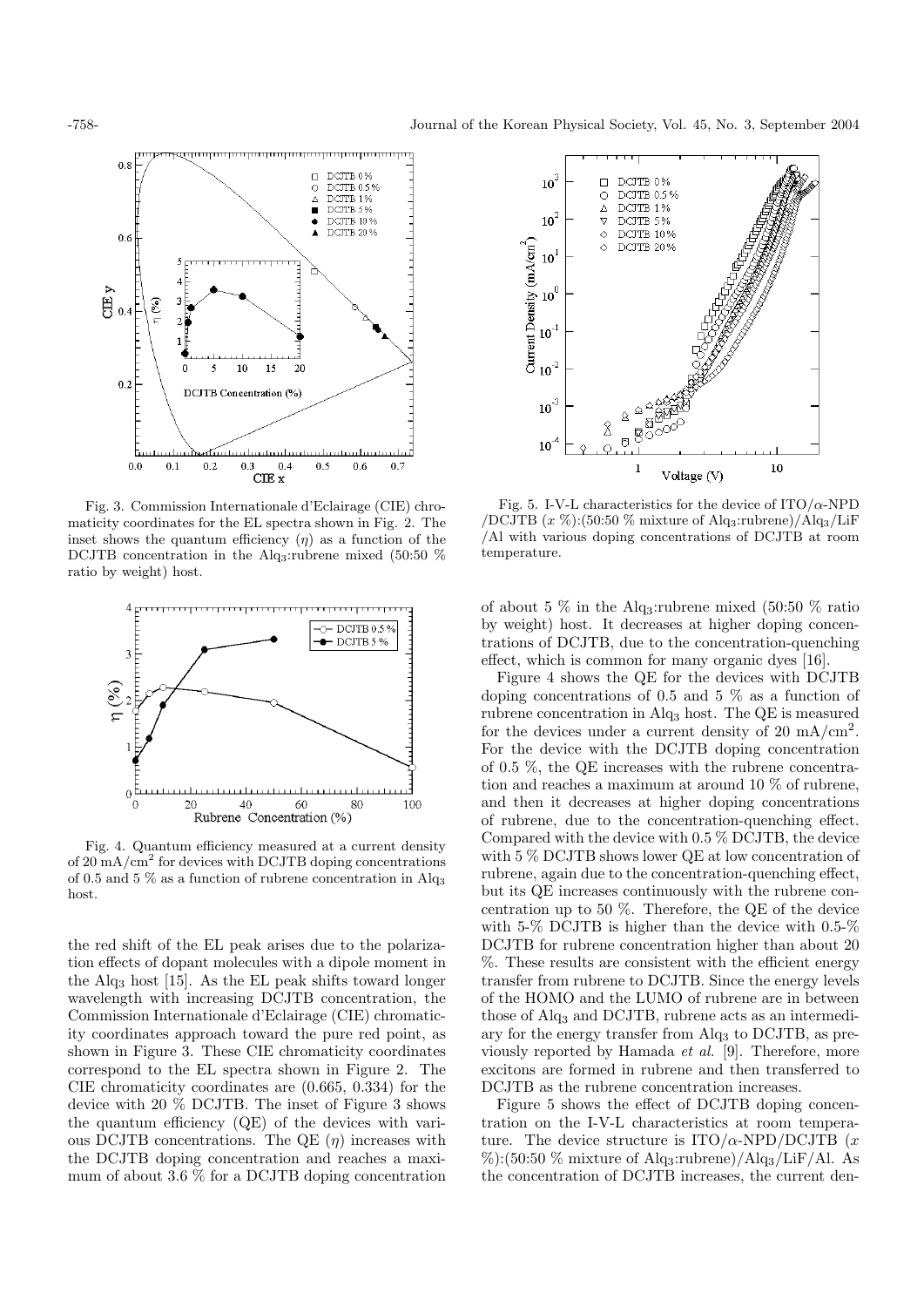

Fig. 6. I-V-L characteristics for the device of ITO/ $\alpha$ - $NPD/DCJTB$  (5 %):(Alq<sub>3</sub>:rubrene y %)/Alq<sub>3</sub>/LiF/Al with various mixing concentrations of rubrene in the Alq<sup>3</sup> host at room temperature.

sity decreases at a given bias voltage. This result indicates that DCJTB acts as traps for electrons and holes, since the HOMO and LUMO levels of DCJTB lie deeply inside the energy gap of rubrene and Alq3, as shown in Figure 1. Therefore, the EL onset voltage and the operating voltages at the same luminance level increase with increasing DCJTB doping concentration.

Figure 6 shows the effect of rubrene: $\text{Alg}_3$  mixing ratio on the I-V-L characteristics for the device doped with 5 % DCJTB, ITO/ $\alpha$ -NPD/DCJTB (5 %):(Alq<sub>3</sub>:rubrene y  $\%/$ Alq<sub>3</sub>/LiF/Al. At low concentration of rubrene doping, the current density decreases at a given bias voltage, similar to the DCJTB doping. For rubrene concentration higher than about 10 %, however, the current density increases at a given bias voltage, in contrast to the effect of DCJTB doping (see Figure 5). These results can also be understood based on the energy level diagram shown in Figure 1. The HOMO and LUMO levels of rubrene are positioned in between those of Alq<sup>3</sup> and DCJTB. Therefore, at low concentration of rubrene, the injected electrons and holes transport through the energy levels of Alq<sup>3</sup> molecules and rubrene molecules act as traps, like DCJTB. However, the injected electrons and holes can transport via hopping through the energy levels of rubrene molecules, rather than the energy levels of Alq3, for high concentration of rubrene. Therefore, the operating voltage at the same luminance level decreases with increasing rubrene concentration in the Alq3:rubrene mixed host. The lower operating voltage for these devices using Alq3:rubrene mixed host results in not only higher luminous efficiency but also the ability to use lower supply voltage to the thin film transistors that drive the EL pixels for an active-matrix display [8].

## IV. CONCLUSIONS

We have studied the EL properties of devices with DCJTB doped into the Alq<sub>3</sub>: rubrene mixed host. The current-voltage-luminescence characteristics, the quantum efficiency, and the EL spectra were measured for devices with varying concentrations of DCJTB and rubrene in Alq3. The devices doped with DCJTB, in the Alq3:rubrene mixed host show an efficient red emission from DCJTB with negligible EL emission from both Alq<sup>3</sup> and rubrene. The QE increases with increasing rubrene concentration and then reaches a maximum, whose value also depends on the doping concentration of DCJTB, and then decreases at higher rubrene concentration, due to the concentration-quenching effect. At a given bias voltage, the current density increases with increasing rubrene doping, since the injected electrons and holes can transport via hopping through the energy levels of rubrene. However, it decreases with increasing DCJTB doping concentration, since the energy levels of DCJTB lie inside the energy gap of Alq<sup>3</sup> and rubrene and thereby DCJTB acts as traps for electrons and holes. We find that the best device performance can be obtained by adjusting the doping levels of DCJTB (about 5 %) and rubrene (about 50  $\%$ ) in the Alq<sub>3</sub>. In such devices, recombination of injected electrons and holes occurs on rubrene and the subsequent energy transfer to DCJTB is very efficient, resulting in higher luminous efficiency and lower operating voltage at a given luminance.

#### ACKNOWLEDGMENTS

This work was supported by the Ministry of Science and Technology (MOST) of Korea.

#### REFERENCES

- [1] R. Sheats, H. Antoniadis, M. Hueschen, W. Leonard, J. Miller, R. Moon, D. Roitman and A. Stocking, Science 273, 884 (1996).
- [2] H.-S. Pae and O.-K. Kwon, J. Korean Phys. Soc. 40, 26 (2002).
- [3] J. H. Park, Y. S. Lee, Y. Hee, Kwak, J. S. Choi, S. T. Lim and D. M. Shin, J. Korean Phys. Soc. 41, 1050 (2002).
- [4] C. W. Tang, S. A. VanSlyke and C. H. Chen, J. Appl. Phys. 65, 3610 (1989).
- [5] H. Aziz, Z. D. Popovic, N.-X. Hu, A-M. Hor and G. Xu, Science 283, 1900 (1999).
- [6] M. A. Baldo, D. F. O'Brien, Y. You, A. Shoustikov, S. Sibley, M. E. Thompson and S. R. Forrest, Nature 395, 151 (1998).
- [7] G. Sakamoto, C. Adachi, T. Koyama, Y. Taniguchi, C. D. Merritt, H. Murata and Z. H. Kafafi, Appl. Phys. Lett. 75, 766 (1999).